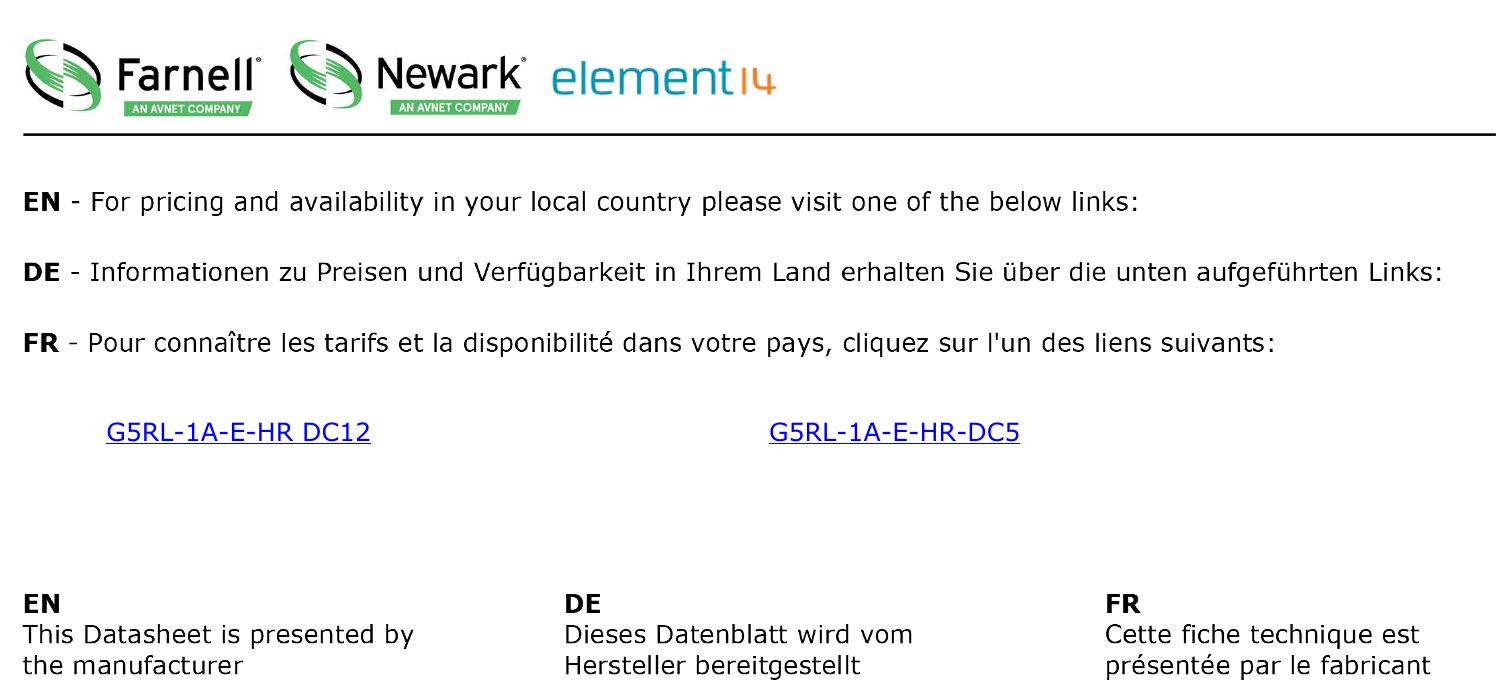## **OMRON**

# **PCB Relay G5RL**

#### **Low-profile Relay with Various Models**

- Low profile: 15.7 mm in height
- Creepage distance 8mm between coil and contacts
- 10 kV Impulse withstand voltage
- Models with AC coil available.
- High-Inrush model available (Inrush peak currents up to 100 A)
- Low Noise model available (Approx. 10 to 20 dB less sound pressure than standard G5RL-Series Relays)
- RoHS Compliant



## **Ordering Information**

| <b>Classification</b>  |                         | <b>Enclosure ratings</b> |                     | <b>Contact form</b> |
|------------------------|-------------------------|--------------------------|---------------------|---------------------|
| <b>Contact ratings</b> | <b>Special function</b> |                          | <b>SPST-NO</b>      | <b>SPDT</b>         |
| 16 A (high capacity)   | AC coil                 | Flux protection          |                     | G5RL-1-E            |
|                        | High inrush             |                          | IG5RL-1A-E-HR       | G5RL-1-E-HR         |
|                        | Low noise               |                          | <b>G5RL-1A-E-LN</b> |                     |
| 12A                    |                         |                          | <b>G5RL-1A-LN</b>   |                     |

**Note:** When ordering, add the rated coil voltage to the model number. Example: G5RL-1A-LN *DC12*

## ■ **Model Number Legend:**

$$
\overline{\mathsf{GSRL}}\cdot \square \ \square \cdot \square \ \square \ \mathsf{DC} \ (\mathsf{AC}) \ \square
$$

 $\frac{1}{1}$   $\frac{1}{2}$   $\frac{1}{3}$   $\frac{1}{4}$ 

- **1. Number of Poles**
	- 1: 1 pole
- **2. Contact Form/Contact Construction**
	- None: SPDT
	- A: SPST-NO

#### **3. Classification**

- None: 12 A
- E: 16 A (high capacity)
- **4. Special Function**
- None: Standard
	- HR: High-inrush
	- LN: Low Noise
- **5. Rated Coil Voltage**

Coil ratings are listed in each section (AC coil, High inrush, and Low noise).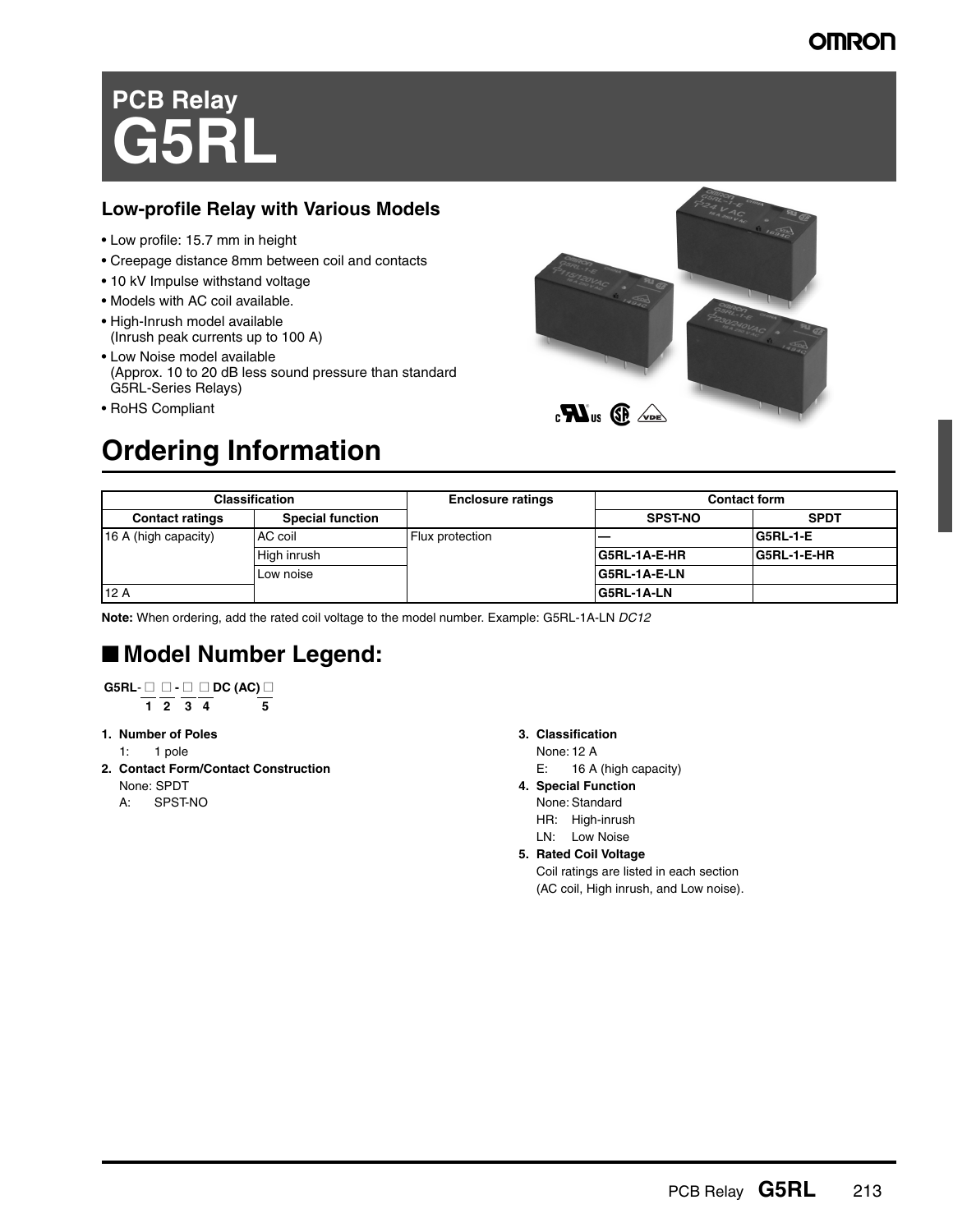## **Models with AC Coil: G5RL-1-E**

## ■ **Specifications**

#### **Coil Ratings**

| <b>Rated voltage</b>           | <b>24 VAC</b>          | <b>100 VAC</b> |                 | <b>115 VAC/120 VAC</b> | <b>200 VAC</b>    |          | <b>230 VAC/240 VAC</b> |
|--------------------------------|------------------------|----------------|-----------------|------------------------|-------------------|----------|------------------------|
| <b>IRated current at 50 Hz</b> | 31.30 mA               | 7.50 mA        | 5.85 mA         | $6.25 \text{ mA}$      | $3.75 \text{ mA}$ | 3.00 mA  | $3.13 \text{ mA}$      |
| Rated current at 60 Hz         | 28.30 mA               | 6.88 mA        | 5.35 mA         | 5.70 mA                | $3.45 \text{ mA}$ | 2.76 mA  | 2.88 mA                |
| Coil resistance                | 443 $\Omega$           | $8.220 \Omega$ | 11,600 $\Omega$ |                        | 33,000 $\Omega$   | 47,600 Ω |                        |
| Must operate voltage           | 75% max. rated voltage |                |                 |                        |                   |          |                        |
| Must release voltage           | 15% min. rated voltage |                |                 |                        |                   |          |                        |
| Max. voltage                   | 110% of rated voltage  |                |                 |                        |                   |          |                        |
| <b>Power consumption</b>       | Approx. 0.75 VA        |                |                 |                        |                   |          |                        |

**Note: 1.** The rated current tolerance is +15%/–20%. All above data is based on coil temperature of 23°C.

**2.** Coil resistances are provided as reference values.

### **Contact Ratings**

| <b>Contact form</b>                        | <b>SPDT</b>                                                                                 |
|--------------------------------------------|---------------------------------------------------------------------------------------------|
| Contact material                           | Ag alloy (Cd free)                                                                          |
| Rated load (resistive)                     | 16 A at 250 VAC, 24 VDC (NO) when there is no load on (NC)<br>5 A at 250 VAC, 24 VDC (SPDT) |
| <b>Rated carry current</b>                 | 16 A (NO), 5 A (NC)                                                                         |
| Max. switching voltage                     | 250 VAC, 24 VDC                                                                             |
| Max. switching current                     | 16 A (NO), 5 A (NC)                                                                         |
| Max. switching capacity                    | 4,000 VA, 384 W (NO) when there is no load on (NC)<br>1,250 VA, 120 W (SPDT)                |
| Min. permissible load<br>(reference value) | 40 mA at 24 VDC: P level: $\lambda_{60}$ = 0.1 x 10 <sup>-6</sup> operations                |

### **Characteristics**

| <b>Contact resistance</b>   | 100 m $\Omega$ max.                                                                                                                                        |  |
|-----------------------------|------------------------------------------------------------------------------------------------------------------------------------------------------------|--|
| Operate time                | 20 ms max.                                                                                                                                                 |  |
| <b>Release time</b>         | 20 ms max.                                                                                                                                                 |  |
| Insulation resistance       | 1,000 M $\Omega$ min. (at 500 VDC)                                                                                                                         |  |
| Dielectric strength         | 6,000 VAC, 50/60 Hz for 1 min between coil and contacts<br>1,000 VAC, 50/60 Hz for 1 min between contacts of same polarity                                 |  |
| Impulse withstand voltage   | 10 kV between coil and contacts (1.2 $\times$ 50 $\mu$ s)                                                                                                  |  |
| <b>Vibration resistance</b> | Destruction: 10 to 55 Hz, 1.5-mm double amplitude<br>Malfunction: 10 to 55 Hz, 1.5-mm double amplitude                                                     |  |
| <b>Shock resistance</b>     | Destruction: $1,000 \text{ m/s}^2$ (approx. 100G)<br>Malfunction: $100 \text{ m/s}^2$ (approx. $10G$ )                                                     |  |
| Life expectancy             | Mechanical: 10,000,000 operations min. (at 18,000 operations/hr)                                                                                           |  |
|                             | 100,000 operations min. (at 1,800 operations/hr)<br>Electrical:<br>(Resistive load, 12A, 250 VAC/24 VDC, NO contact)                                       |  |
|                             | 50,000 operations min. (at 1,800 operations/hr)<br>(Resistive load, 16 A, 250 VAC/24 VDC, NO contact)<br>(Resistive load, 5 A, 250 VAC/24 VDC, NC contact) |  |
| <b>Ambient temperature</b>  | Operating: $-40^{\circ}$ C to 70 $^{\circ}$ C (with no icing or condensation)                                                                              |  |
| <b>Ambient humidity</b>     | Operating: 5% to 85%                                                                                                                                       |  |
| Weight                      | Approx. 10 g                                                                                                                                               |  |

**Note: 1.** Values in the above table are initial values.

**2.** The contact resistance is measured with 1 A applied at 5 VDC using voltage drop method.

**3.** The insulation resistance is measured between coil and contacts and between contacts of the same polarity at 500 VDC.

**4.** The resistive load ratings for NO contact apply when there is no load on NC contact.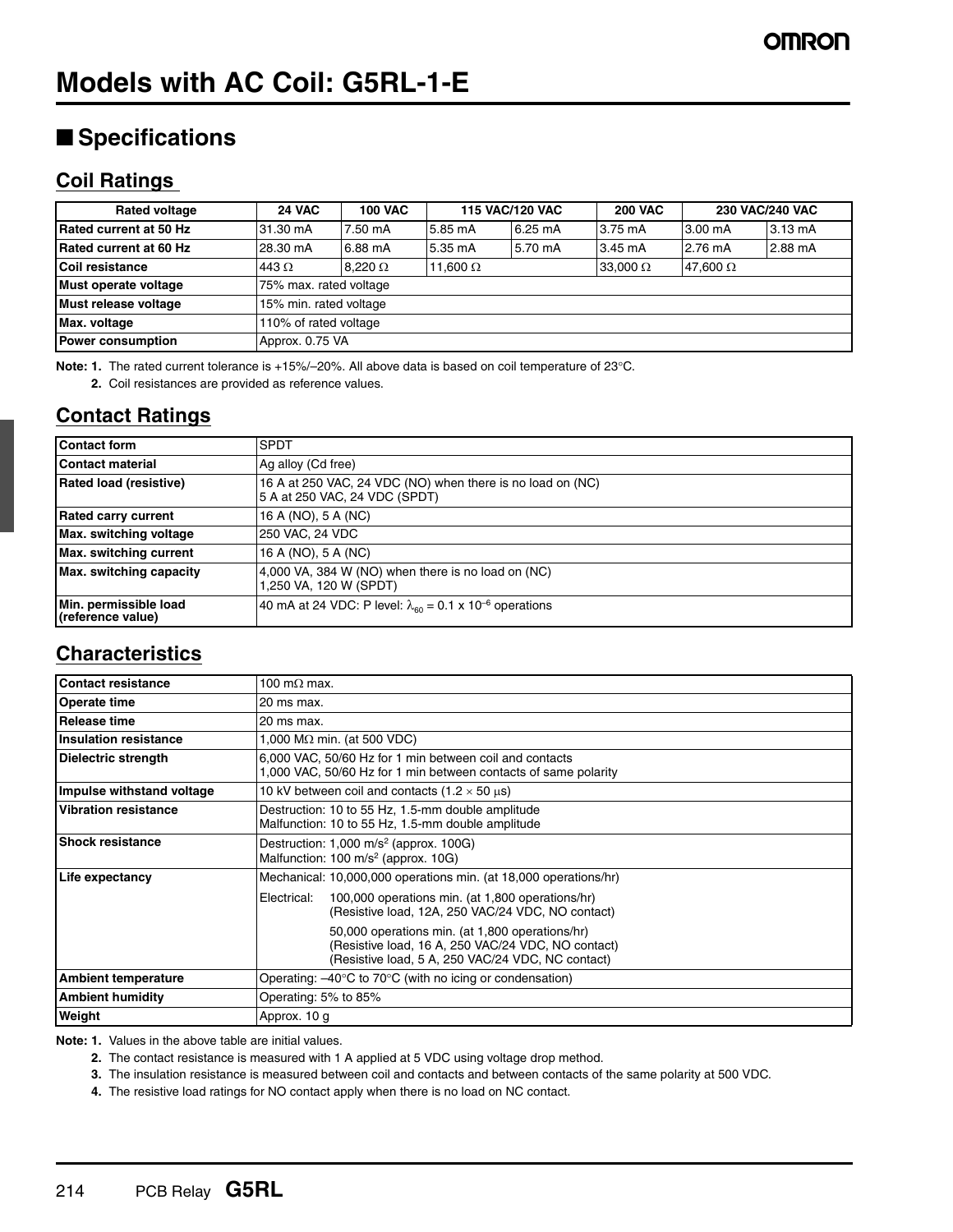### **Approved Standards**

 **UL Recognized (File No. E41643) and CSA Certified (File No. LR31928) - - Ambient Temp. = 40**°**C**

| Model    | Coil rating     | <b>Contact rating</b>                                                                                                                                                                                                                                                                                                                                                                  |
|----------|-----------------|----------------------------------------------------------------------------------------------------------------------------------------------------------------------------------------------------------------------------------------------------------------------------------------------------------------------------------------------------------------------------------------|
| G5RL-1-E | l 24 to 240 VAC | 16 A, 277 VAC General, 50,000 operations - NO<br>16 A, 250 VAC General, 50,000 operations - NO<br>TV-5, 25,000 operations - NO<br>A300 Pilot Duty, 720 VA, 240 VAC, 30,000 operations - NO<br>1/2 Hp, 120 VAC, 6,000 operations - NO<br>60 LRA/10 FLA, 250 VAC, 6,000 operations - NO<br>5 A, 250 VAC General, 50,000 operations - NC<br>5 A, 24 VDC Resistive, 50,000 operations - NC |

#### **VDE (EN61810-1) (License No. A282)**

| <b>Model</b>   | Coil Ratino                                       | <b>Contact rating</b>                |
|----------------|---------------------------------------------------|--------------------------------------|
| G5RL-1-E<br>-- | 115/120, 200, 230/240 VAC (50 Hz)<br>100.<br>I24. | 16 A, 250 VAC 15,000 operations - NO |

### ■ **Dimensions**

**Note:** All units are in millimeters unless otherwise indicated.

#### **G5RL-1-E**



## ■ **Precautions**

#### **Wiring**

High-capacity models (-E) have a structure that connects two terminals from one contact. When designing the circuit, use both terminals. If you use only one terminal, the relay may be unable to satisfy specified performance.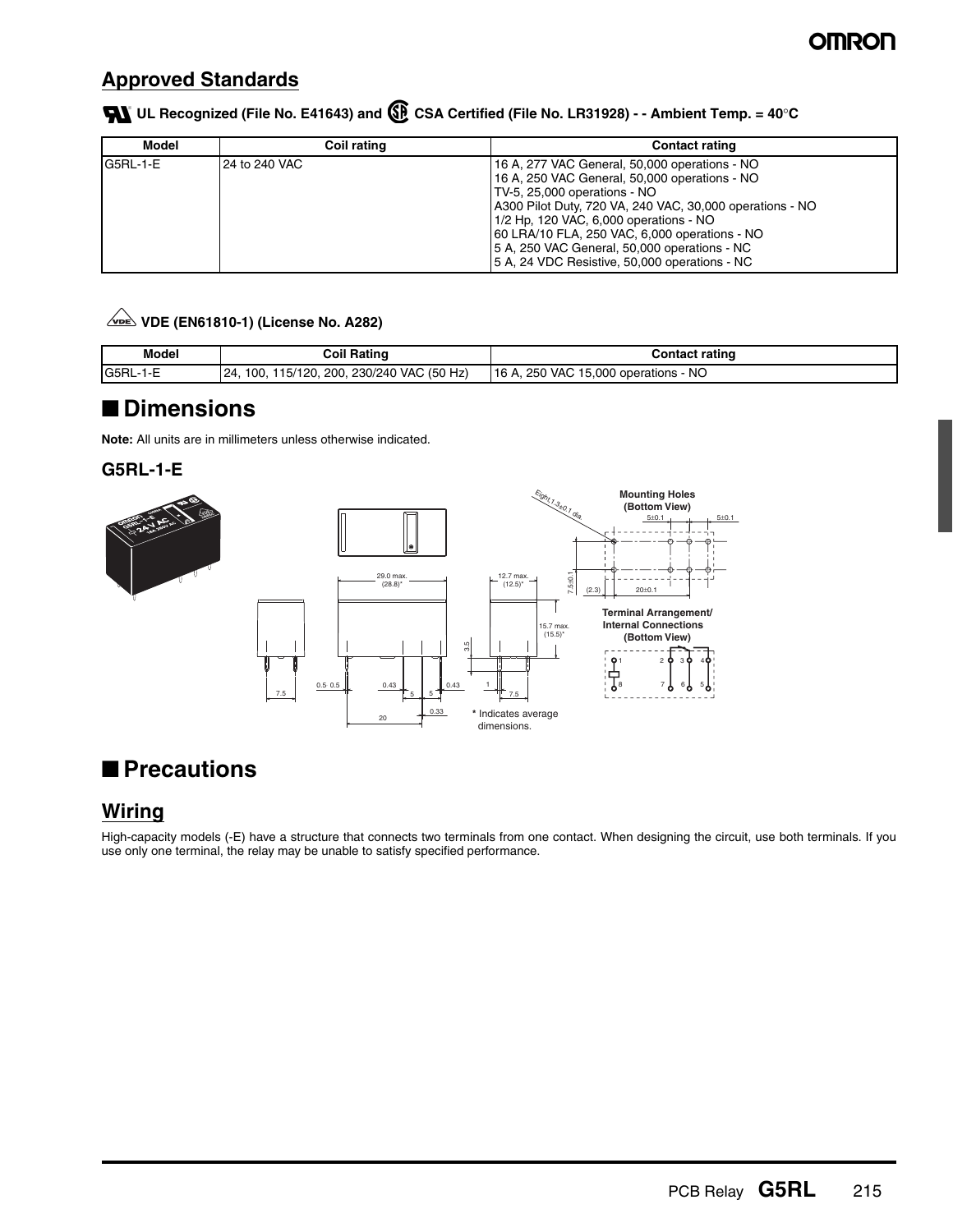## ■ **Specifications**

#### **Coil Ratings**

| <b>Rated voltage</b>     | 5 VDC                  | <b>12 VDC</b> | <b>24 VDC</b>     | <b>48 VDC</b>  |  |  |
|--------------------------|------------------------|---------------|-------------------|----------------|--|--|
| <b>Rated current</b>     | 80.0 mA                | 33.3 mA       | $16.7 \text{ mA}$ | 8.96 mA        |  |  |
| <b>Coil resistance</b>   | 62.5 $\Omega$          | $360 \Omega$  | 1.440 $\Omega$    | 5,358 $\Omega$ |  |  |
| Must operate voltage     | 70% max. rated voltage |               |                   |                |  |  |
| Must release voltage     | 10% min. rated voltage |               |                   |                |  |  |
| Max. voltage             | 130% of rated voltage  |               |                   |                |  |  |
| <b>Power consumption</b> | Approx. 400 mW         |               |                   | Approx. 430 mW |  |  |

**Note:** The rated current and resistance are measured at a coil temperature of 23°C with a tolerance of ±10%.

### **Contact Ratings**

| <b>Contact form</b>                        | SPST-NO                                                                      | <b>SPDT</b>                                                                                    |  |
|--------------------------------------------|------------------------------------------------------------------------------|------------------------------------------------------------------------------------------------|--|
| <b>Contact material</b>                    | Ag alloy (Cd free)                                                           |                                                                                                |  |
| <b>Rated load (resistive)</b>              | 16 A at 250 VAC<br>16 A at 24 VDC                                            | 16 A at 250 VAC, 24 VDC (NO)<br>when there is no load on (NC)<br>5 A at 250 VAC, 24 VDC (SPDT) |  |
| <b>Rated carry current</b>                 | 16 A                                                                         | 16 A (NO), 5 A (NC)                                                                            |  |
| Max. switching voltage                     | 250 VAC, 24 VDC                                                              |                                                                                                |  |
| Max. switching current                     | 16A                                                                          | 16 A (NO), 5 A (NC)                                                                            |  |
| <b>Max.</b> switching capacity             | 4,000 VA, 384 W                                                              | 4,000 VA, 384 W (NO)<br>when there is no load on (NC)<br>1,250 VA, 120 W (SPDT)                |  |
| Min. permissible load<br>(reference value) | 100 mA at 5 VDC: P level: $\lambda_{60}$ = 0.1 x 10 <sup>-6</sup> operations |                                                                                                |  |

#### **Characteristics**

| <b>Contact resistance</b>    | 100 m $\Omega$ max.                                                                                                                                        |  |
|------------------------------|------------------------------------------------------------------------------------------------------------------------------------------------------------|--|
| Operate time                 | 15 ms max.                                                                                                                                                 |  |
| <b>Release time</b>          | 5 ms max.                                                                                                                                                  |  |
| <b>Insulation resistance</b> | 1,000 M $\Omega$ min. (at 500 VDC)                                                                                                                         |  |
| Dielectric strength          | 6,000 VAC, 50/60 Hz for 1 min between coil and contacts<br>1,000 VAC, 50/60 Hz for 1 min between contacts of same polarity                                 |  |
| Impulse withstand voltage    | 10 kV between coil and contacts (1.2 $\times$ 50 $\mu$ s)                                                                                                  |  |
| <b>Vibration resistance</b>  | Destruction: 10 to 55 Hz, 1.5-mm double amplitude<br>Malfunction: 10 to 55 Hz, 1.5-mm double amplitude                                                     |  |
| <b>Shock resistance</b>      | Destruction: $1,000 \text{ m/s}^2$ (approx. 100G)<br>Malfunction: 100 m/s <sup>2</sup> (approx. 10G)                                                       |  |
| Life expectancy              | Mechanical: 10,000,000 operations min. (at 18,000 operations/hr)                                                                                           |  |
|                              | 100,000 operations min. (at 1,800 operations/hr)<br>Electrical:<br>(Resistive load, 12A, 250 VAC/24 VDC, NO contact)                                       |  |
|                              | 50,000 operations min. (at 1,800 operations/hr)<br>(Resistive load, 16 A, 250 VAC/24 VDC, NO contact)<br>(Resistive load, 5 A, 250 VAC/24 VDC, NC contact) |  |
| <b>Ambient temperature</b>   | Operating: $-40^{\circ}$ C to 85 $^{\circ}$ C (with no icing or condensation)                                                                              |  |
| <b>Ambient humidity</b>      | Operating: 5% to 85%                                                                                                                                       |  |
| Weight                       | Approx. 10 g                                                                                                                                               |  |

**Note: 1.** Values in the above table are initial values.

- **2.** The contact resistance is measured with 1 A applied at 5 VDC using voltage drop method.
- **3.** The insulation resistance is measured between coil and contacts and between contacts of the same polarity at 500 VDC.
- **4.** The resistive load ratings for NO contact apply when there is no load on NC contact.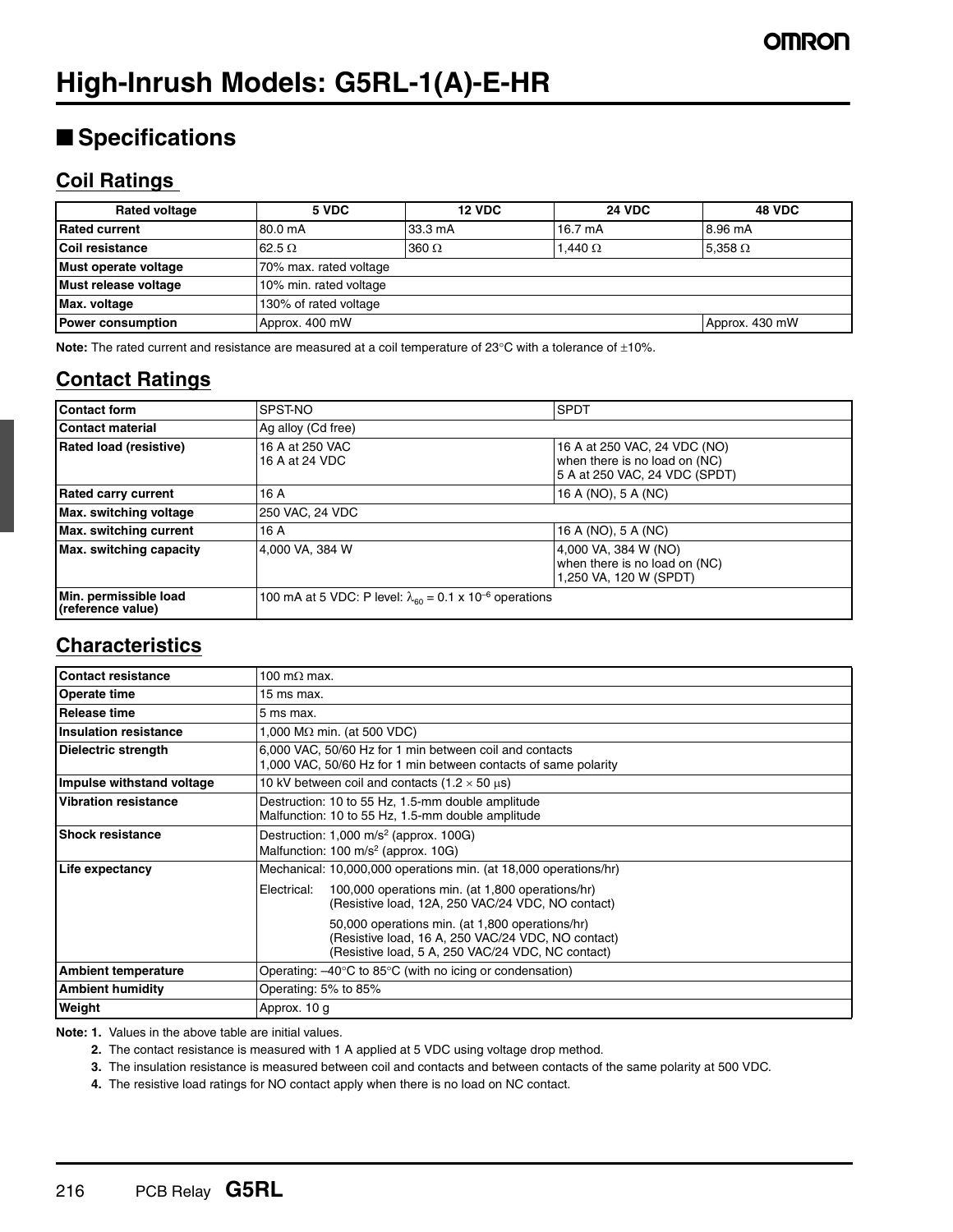### **Approved Standards**

#### **UL Recognized (File No. E41643) and CSA Certified (File No. LR31928) - - Ambient Temp. = 40**°**C**

| Model            | Coil rating | <b>Contact rating</b>                                                                                                                                                                                                                                                                                                                                                                  |
|------------------|-------------|----------------------------------------------------------------------------------------------------------------------------------------------------------------------------------------------------------------------------------------------------------------------------------------------------------------------------------------------------------------------------------------|
| $G5RL-1(A)-E-HR$ | 5 to 48 VAC | 16 A, 277 VAC General, 50,000 operations - NO<br>16 A, 250 VAC General, 50,000 operations - NO<br>TV-5, 25,000 operations - NO<br>A300 Pilot Duty, 720 VA, 240 VAC, 30,000 operations - NO<br>1/2 Hp, 120 VAC, 6,000 operations - NO<br>60 LRA/10 FLA, 250 VAC, 6,000 operations - NO<br>5 A, 250 VAC General, 50,000 operations - NC<br>5 A, 24 VDC Resistive, 50,000 operations - NC |

#### **VDE (EN61810-1) (License No. A282)**

| Model            | Coil Rating        | <b>Contact rating</b>                                                                                                                                                               |
|------------------|--------------------|-------------------------------------------------------------------------------------------------------------------------------------------------------------------------------------|
| $G5RL-1(A)-E-HR$ | 15, 12, 24, 48 VDC | 16 A, 250 VAC $\cos \phi = 1$ 15,000 operations - NO<br>240 VAC 100 A (0-P) Steady 10 A (rms) 50,000 operations - NO<br>240 VAC 50 A (0-P) Steady 5 A (rms) 100,000 operations - NO |

## ■ **Dimensions**

**Note:** All units are in millimeters unless otherwise indicated.





### ■ **Precautions Wiring**

High-capacity models (-E) have a structure that connects two terminals from one contact. When designing the circuit, use both terminals. If you use only one terminal, the relay may be unable to satisfy specified performance.

dimensions.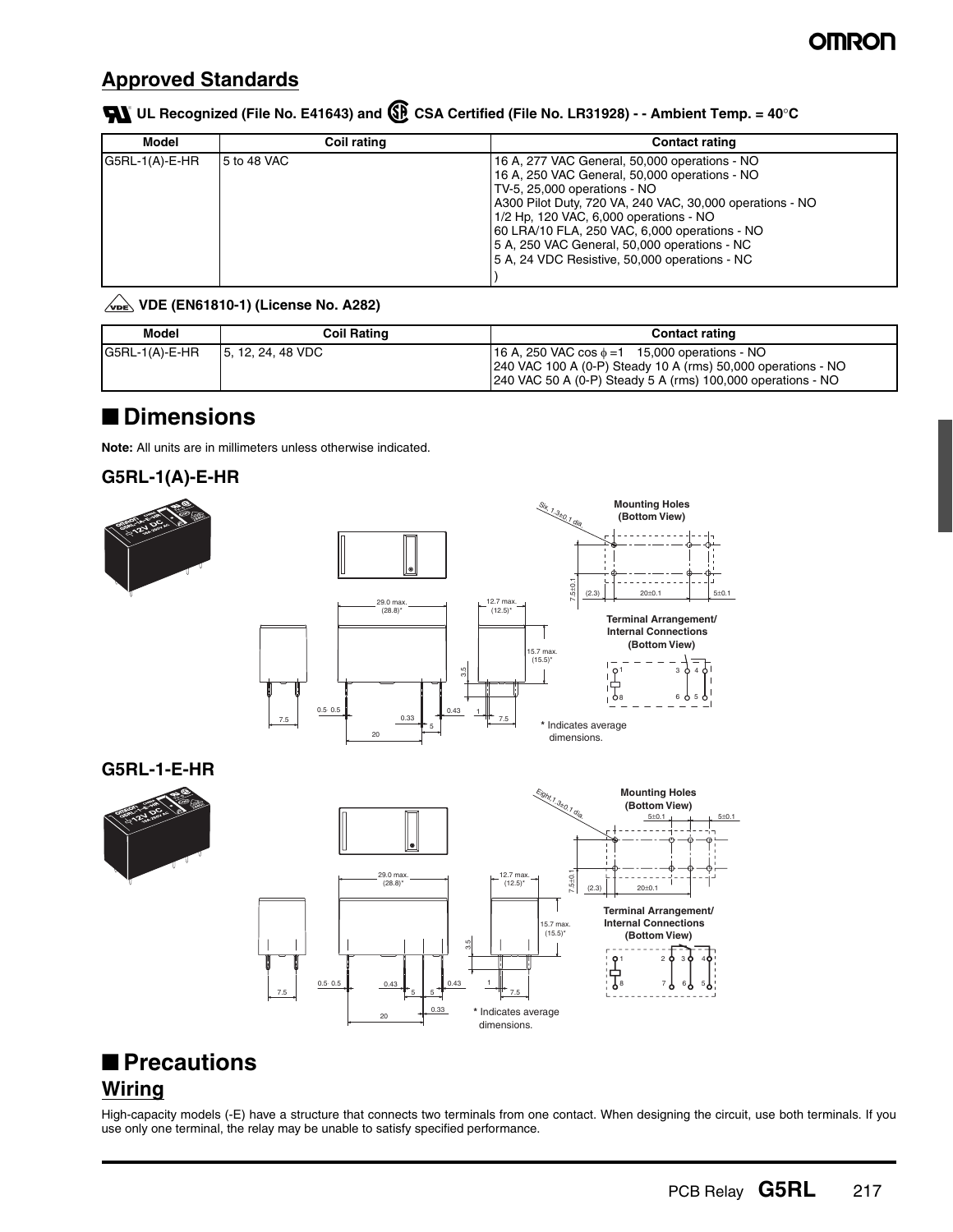## ■ **Specifications**

#### **Coil Ratings**

| <b>Rated voltage</b>     | 5 VDC                  | <b>12 VDC</b> | <b>24 VDC</b>     |  |  |  |
|--------------------------|------------------------|---------------|-------------------|--|--|--|
| <b>Rated current</b>     | 106.0 mA               | 44.2 mA       | $22.1 \text{ mA}$ |  |  |  |
| Coil resistance          | 47.2 $\Omega$          | 272 $\Omega$  | 1.086 $\Omega$    |  |  |  |
| Must operate voltage     | 70% max. rated voltage |               |                   |  |  |  |
| Must release voltage     | 10% min. rated voltage |               |                   |  |  |  |
| Max. voltage             | 110% of rated voltage  |               |                   |  |  |  |
| <b>Power consumption</b> | Approx. 530 mW         |               |                   |  |  |  |

**Note:** The rated current and resistance are measured at a coil temperature of 23°C with a tolerance of ±10%.

### **Contact Ratings**

| <b>Item</b>                                | <b>Standard</b>                                                                  | <b>High capacity</b>              |
|--------------------------------------------|----------------------------------------------------------------------------------|-----------------------------------|
| <b>Contact form</b>                        | SPST-NO                                                                          |                                   |
| <b>Contact material</b>                    | Ag alloy (Cd free)                                                               |                                   |
| <b>Rated load (resistive)</b>              | 12 A at 250 VAC<br>12 A at 24 VDC                                                | 16 A at 250 VAC<br>16 A at 24 VDC |
| <b>Rated carry current</b>                 | 12 A                                                                             | 16 A                              |
| Max. switching voltage                     | 250 VAC, 24 VDC                                                                  |                                   |
| Max. switching current                     | 12 A                                                                             | 16 A                              |
| Max. switching capacity                    | 3,000 VA, 288 W                                                                  | 4,000 VA, 384 W                   |
| Min. permissible load<br>(reference value) | 100 mA at 5 VDC: P level: $\lambda_{\rm en}$ = 0.1 x 10 <sup>-6</sup> operations |                                   |

#### **Characteristics**

| Item                        | <b>Standard</b>                                                                                                            | <b>High capacity</b> |                                                                                              |  |
|-----------------------------|----------------------------------------------------------------------------------------------------------------------------|----------------------|----------------------------------------------------------------------------------------------|--|
| <b>Contact resistance</b>   | 100 m $\Omega$ max.                                                                                                        |                      |                                                                                              |  |
| <b>Operate time</b>         | 15 ms max.                                                                                                                 |                      |                                                                                              |  |
| Release time                | 15 ms max.                                                                                                                 |                      |                                                                                              |  |
| Insulation resistance       | 1,000 M $\Omega$ min. (at 500 VDC)                                                                                         |                      |                                                                                              |  |
| Dielectric strength         | 6,000 VAC, 50/60 Hz for 1 min between coil and contacts<br>1,000 VAC, 50/60 Hz for 1 min between contacts of same polarity |                      |                                                                                              |  |
| Impulse withstand voltage   | 10 kV between coil and contacts (1.2 $\times$ 50 $\mu$ s)                                                                  |                      |                                                                                              |  |
| <b>Vibration resistance</b> | Destruction: 10 to 55 Hz, 1.5-mm double amplitude<br>Malfunction: 10 to 55 Hz, 1.5-mm double amplitude                     |                      |                                                                                              |  |
| <b>Shock resistance</b>     | Destruction: $1,000 \text{ m/s}^2$ (approx. 100G)<br>Malfunction: 100 m/s <sup>2</sup> (approx. 10G)                       |                      |                                                                                              |  |
| Life expectancy             | Mechanical: 1,000,000 operations min.<br>(at 18,000 operations/hr)                                                         |                      | Mechanical: 1,000,000 operations min.<br>(at 18,000 operations/hr)                           |  |
|                             | 100,000 operations min.<br>Electrical:<br>Resistive load, 12 A, 250 VAC / 24 VDC<br>(at 1,800 operations/hr)               | Electrical:          | 50,000 operations min.<br>Resistive load, 16 A, 250 VAC / 24 VDC<br>(at 1,800 operations/hr) |  |
| <b>Ambient temperature</b>  | Operating: $-40^{\circ}$ C to 85 $^{\circ}$ C (with no icing or condensation)                                              |                      |                                                                                              |  |
| <b>Ambient humidity</b>     | Operating: 5% to 85%                                                                                                       |                      |                                                                                              |  |
| Weight                      | Approx. 10 g                                                                                                               |                      |                                                                                              |  |

**Note: 1.** Values in the above table are initial values.

**2.** The contact resistance is measured with 1 A applied at 5 VDC using voltage drop method.

**3.** The insulation resistance is measured between coil and contacts and between contacts of the same polarity at 500 VDC.

**4.** The release time of 15ms max. is based on adding a diode to coil circuit.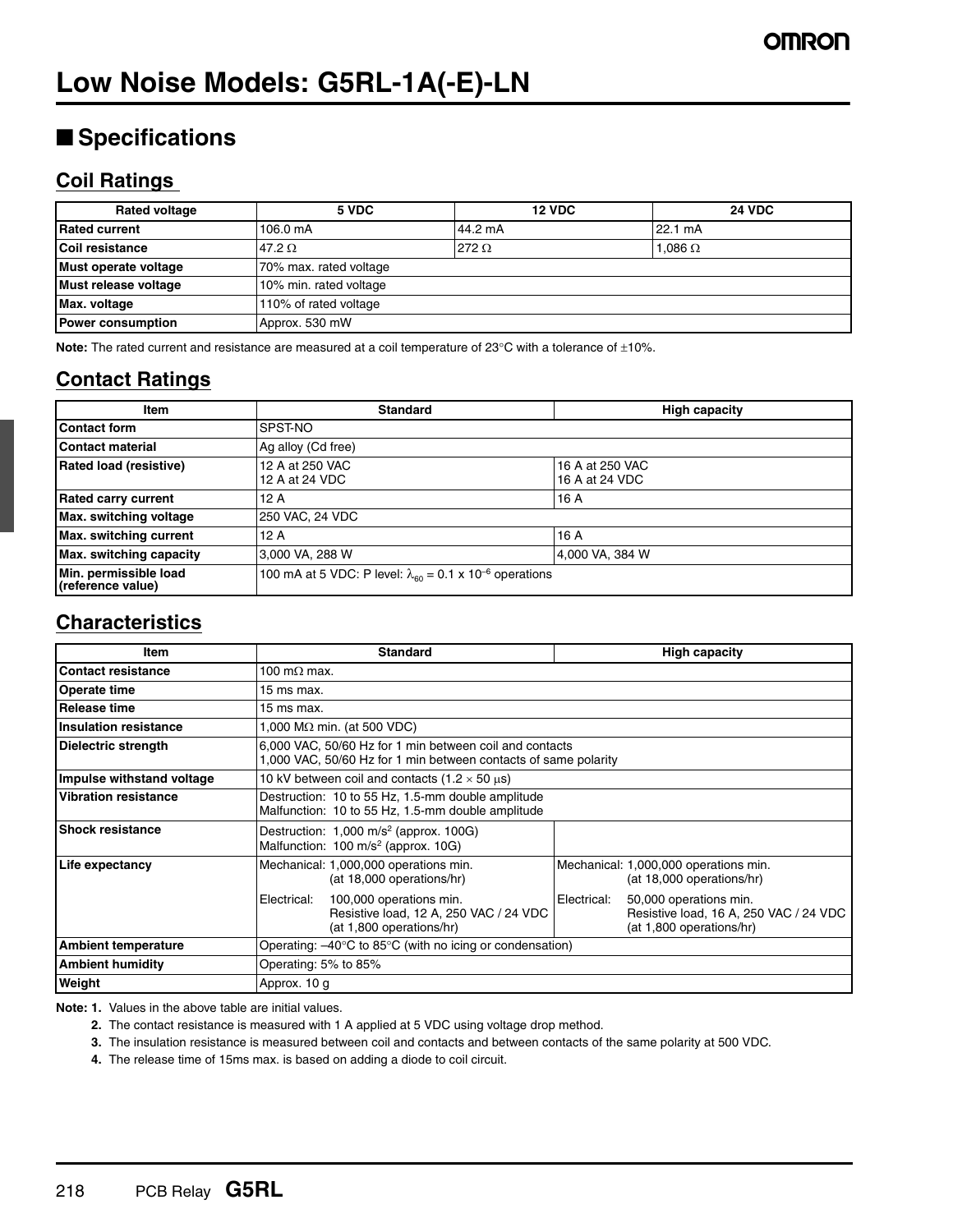### **Approved Standards**

#### **UL / cUL Recognized (File No. E41643) - - Ambient Temp. = 40**°**C**

| Model        | Coil rating | <b>Contact rating</b>                                                                                                |  |
|--------------|-------------|----------------------------------------------------------------------------------------------------------------------|--|
| G5RL-1A-LN   | 5 to 24 VAC | 12 A, 250 VAC Resistive, 100,000 operations<br>12 A, 24 VDC Resistive, 100,000 operations<br>TV-8, 25,000 operations |  |
| G5RL-1A-E-LN |             | 16 A, 250 VAC Resistive, 50,000 operations<br>16 A, 24 VDC Resistive, 50,000 operations<br>TV-8, 25,000 operations   |  |

#### **VDE (EN61810-1, EN60065) (License No. A282)**

| Model        | <b>Coil Rating</b> | <b>Contact rating</b>                                                                                                                                                                                                                                                               |
|--------------|--------------------|-------------------------------------------------------------------------------------------------------------------------------------------------------------------------------------------------------------------------------------------------------------------------------------|
| G5RL-1A-LN   | 5. 12. 24 VDC      | 12 A, 250 VAC cos $\phi = 1$ 60,000 operations<br>12 A, 24 VDC (0 ms) 100,000 operations<br>230 VAC 70 A (0-P) Steady 1 A (L/R=0 ms) 20,000 operations<br>250 VAC 100 A (0-P) Steady 3 A (L/R=0 ms) 10,000 operations<br>250 VAC 40 A (0-P) Steady 5 A (L/R=0 ms) 10,000 operations |
| G5RL-1A-E-LN |                    | 16 A, 250 VAC cos $\phi = 1$ 30,000 operations<br>16 A, 24 VDC (0 ms) 40,000 operations<br>230 VAC 70 A (0-P) Steady 1 A (L/R=0 ms) 20,000 operations<br>250 VAC 100 A (0-P) Steady 3 A (L/R=0 ms) 10,000 operations<br>250 VAC 40 A (0-P) Steady 5 A (L/R=0 ms) 10,000 operations  |

## ■ **Engineering Data**

#### **Distribution of Sound Pressure**





Sample: G5RL-1A-LN (N = 100) Range: A weighted sound pressure level, Fast, Max. hold Device connected to coil: Diode Background noise: Approx. 30 dB max.

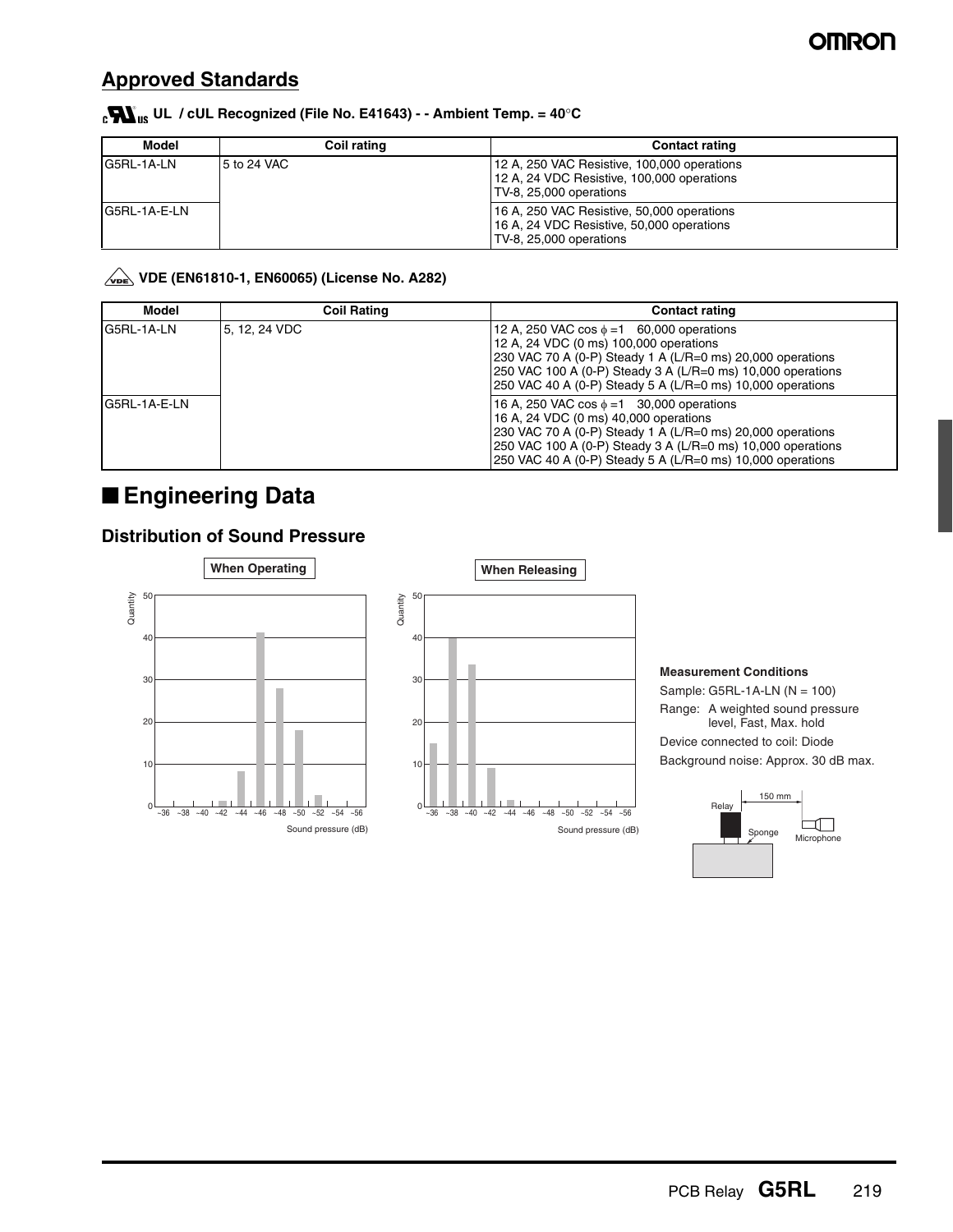## **OMRON**

## ■ **Dimensions**

**Note:** All units are in millimeters unless otherwise indicated.

#### **G5RL-1A-LN**



#### **G5RL-1A-E-LN**





### ■ **Precautions**

#### **Mounting**

When mounting a G5RL-LN Relay (Low Noise Relay) on a PCB, use a diode for surge absorption for the coil.

#### **Wiring**

High-capacity models (-E) have a structure that connects two terminals from one contact. When designing the circuit, use both terminals. If you use only one terminal, the relay may be unable to satisfy specified performance.

### **Others**

Do not decrease coil voltage after operation and do not use a pulse wave drive.

#### **Disclaimer:**

All technical performance data applies to the product as such; specific conditions of individual applications are not considered. Always check the suitability of the product for your intended purpose. OMRON does not assume any responsibility or liability for noncompliance herein, and we recommend prior technical clarification for applications where requirements, loading, or ambient conditions differ from those applying to general electric applications. Any responsibility for the application of the product remains with the customer alone. THIS COMPONENT CAN NOT BE USED FOR AUTOMOTIVE APPLICATIONS.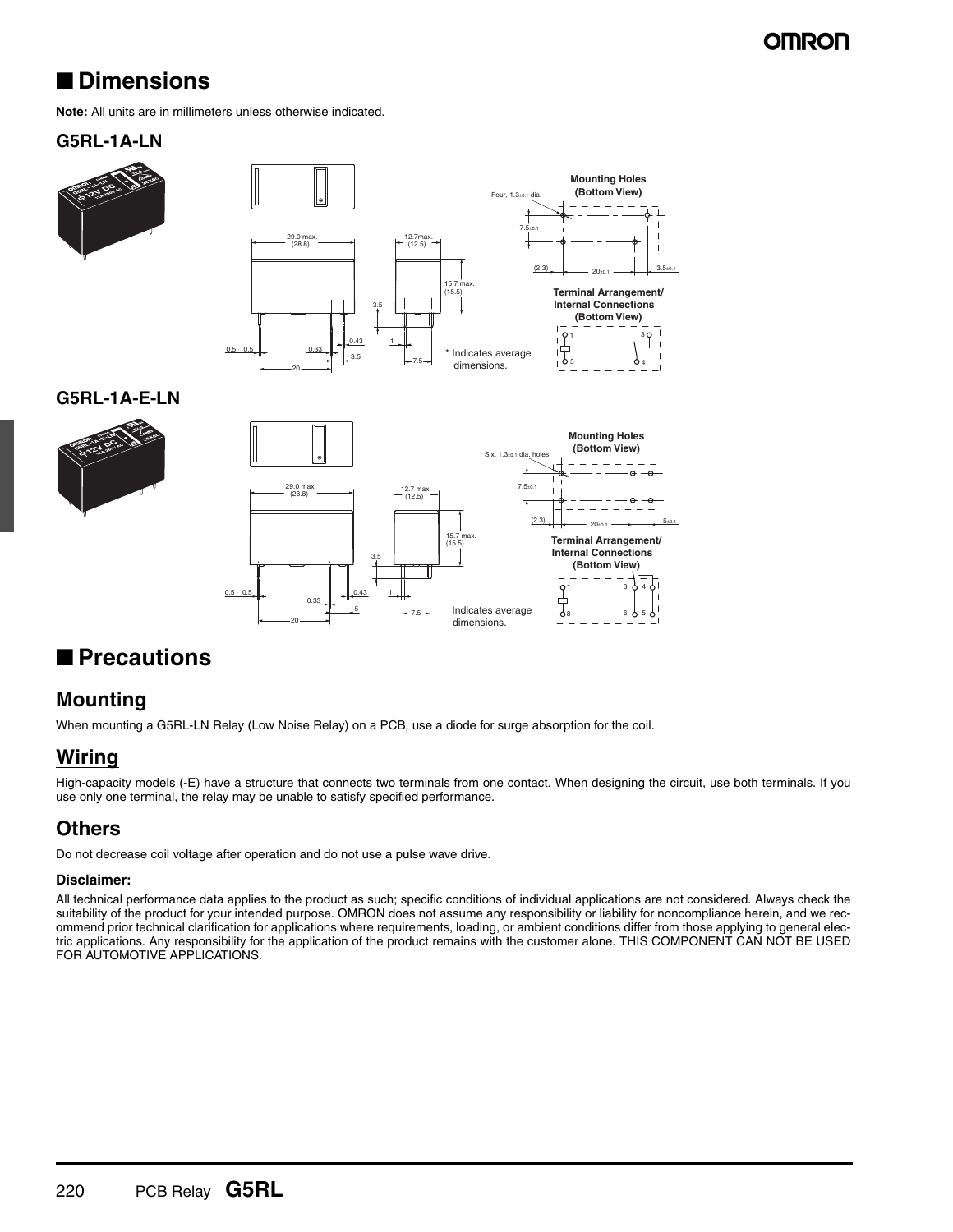#### **Omron Electronic Components, LLC**

#### **Terms and Conditions of Sales**

| <b>I. GENERAL</b> |                                                                                           |  |  |
|-------------------|-------------------------------------------------------------------------------------------|--|--|
|                   | Definitions: The words used herein are defined as follows.                                |  |  |
|                   | These terms and conditions<br>Terms:<br>a)                                                |  |  |
|                   | Omron Electronic Components LLC and its subsidiaries<br>Seller:<br>(b                     |  |  |
|                   | The buyer of Products, including any end user in section III through VI<br>(c) Buyer:     |  |  |
|                   | Products and/or services of Seller<br>(d) Products:                                       |  |  |
|                   | (e) Including: Including without limitation                                               |  |  |
| 2.                | Offer: Acceptance: These Terms are deemed part of all quotations, acknowledgments,        |  |  |
|                   | invoices, purchase orders and other documents, whether electronic or in writing, relating |  |  |
|                   | to the sale of Products by Seller. Seller hereby objects to any Terms proposed in Buyer's |  |  |
|                   | purchase order or other documents which are inconsistent with, or in addition to, these   |  |  |
|                   | Terms.                                                                                    |  |  |

3. Distributor: Any distributor shall inform its customer of the contents after and including section III of these Terms.

#### **SALES**

- Prices: Payment: All prices stated are current, subject to change without notice by Seller. Buyer agrees to pay the price in effect at the time the purchase order is accepted by Seller. Payments for Products received are due net 30 days unless otherwise stated in the invoice. Buyer shall have no right to set off any amounts against the amount owing in respect of this invoice.
- Discounts: Cash discounts, if any, will apply only on the net amount of invoices sent to Buyer after deducting transportation charges, taxes and duties, and will be allowed only if (a) the invoice is paid according to Seller's payment terms and (b) Buyer has no past due amounts owing to Seller.
- 3. Interest: Seller, at its option, may charge Buyer 1.5% interest per month or the maximum legal rate, whichever is less, on any balance not paid within the stated terms.
- 4. Orders: Seller will accept no order less than 200 U.S. dollars net billing.<br>5. Currencies: If the prices quoted herein are in a currency other than U.S. Currencies: If the prices quoted herein are in a currency other than U.S. dollars, Buyer shall make remittance to Seller at the then current exchange rate most favorable to Seller; provided that if remittance is not made when due, Buyer will convert the amount to U.S. dollars at the then current exchange rate most favorable to Seller available during the period between the due date and the date remittance is actually made.
- 6. Governmental Approvals: Buyer shall be responsible for all costs involved in obtaining any government approvals regarding the importation or sale of the Products.
- 7. Taxes: All taxes, duties and other governmental charges (other than general real property and income taxes), including any interest or penalties thereon, imposed directly or indirectly on Seller or required to be collected directly or indirectly by Seller for the manufacture, production, sale, delivery, importation, consumption or use of the Products sold hereunder (including customs duties and sales, excise, use, turnover and license taxes) shall be charged to and remitted by Buyer to Seller.
- 8. Financial: If the financial position of Buyer at any time becomes unsatisfactory to Seller, Seller reserves the right to stop shipments or require satisfactory security or payment in advance. If Buyer fails to make payment or otherwise comply with these Terms or any related agreement, Seller may (without liability and in addition to other remedies) cancel any unshipped portion of Products sold hereunder and stop any Products in transit until Buyer pays all amounts, including amounts payable hereunder, whether or not then due, which are owing to it by Buyer. Buyer shall in any event remain liable for all unpaid accounts.
- 9. Cancellation; Etc: Orders are not subject to rescheduling or cancellation unless Buyer indemnifies Seller fully against all costs or expenses arising in connection therewith.
- 10. Force Majeure: Seller shall not be liable for any delay or failure in delivery resulting from causes beyond its control, including earthquakes, fires, floods, strikes or other labor disputes, shortage of labor or materials, accidents to machinery, acts of sabotage, riots, delay in or lack of transportation or the requirements of any government authority.
- 11. Shipping; Delivery: Unless otherwise expressly agreed in writing by Seller:
	- (a) All sales and shipments of Products shall be FOB shipping point (unless otherwise stated in writing by Seller), at which point title to and all risk of loss of the Products shall pass from Seller to Buyer, provided that Seller shall retain a security interest in the Products until the full purchase price is paid by Buyer;
	- Delivery and shipping dates are estimates only; and
	- Seller will package Products as it deems proper for protection against normal handling and extra charges apply to special conditions.
- 12. Claims: Any claim by Buyer against Seller for shortage or damage to the Products occurring before delivery to the carrier or any claim related to pricing or other charges must be presented in detail in writing to Seller within 30 days of receipt of shipment.

#### **III. PRECAUTIONS**

- Suitability: IT IS THE BUYER'S SOLE RESPOINSIBILITY TO ENSURE THAT ANY OMRON PRODUCT IS FIT AND SUFFICIENT FOR USE IN A MOTORIZED VEHICLE APPLICATION. BUYER SHALL BE SOLELY RESPONSIBLE FOR DETERMINING APPROPRIATENESS OF THE PARTICULAR PRODUCT WITH RESPECT TO THE BUYER'S APPLICATION INCLUDING (A) ELECTRICAL OR ELECTRONIC COMPONENTS, (B) CIRCUITS, (C) SYSTEM ASSEMBLIES, (D) END PRODUCT, (E) SYSTEM, (F) MATERIALS OR SUBSTANCES OR (G) OPERATING ENVIRONMENT. Buyer acknowledges that it alone has determined that the Products will meet their requirements of the intended use in all cases. Buyer must know and observe all prohibitions of use applicable to the Product/s.
- 2. Use with Attention: The followings are some examples of applications for which particular attention must be given. This is not intended to be an exhaustive list of all possible use of any Product, nor to imply that any use listed may be suitable for any Product:
	- (a) Outdoor use, use involving potential chemical contamination or electrical interference.
- (b) Use in consumer Products or any use in significant quantities.
- (c) Energy control systems, combustion systems, railroad systems, aviation systems, medical equipment, amusement machines, vehicles, safety equipment, and installations subject to separate industry or government regulations. (d) Systems, machines, and equipment that could present a risk to life or property.
- 3. Prohibited Use: NEVER USE THE PRODUCT FOR AN APPLICATION INVOLVING SERIOUS RISK TO LIFE OR PROPERTY WITHOUT ENSURING THAT THE SYSTEM AS A WHOLE HAS BEEN DESIGNED TO ADDRESS THE RISKS, AND THAT THE PRODUCT IS PROPERLY RATED AND INSTALLED FOR THE INTENDED USE WITHIN THE OVERALL EQUIPMENT OR SYSTEM.
- 4. Motorized Vehicle Application: USE OF ANY PRODUCT/S FOR A MOTORIZED VEHICLE APPLICATION MUST BE EXPRESSLY STATED IN THE SPECIFICATION BY SELLER.
- 5. Programmable Products: Seller shall not be responsible for the Buyer's programming of a programmable Product.

#### **IV. WARRANTY AND LIMITATION**

- Warranty: Seller's exclusive warranty is that the Products will be free from defects in materials and workmanship for a period of twelve months from the date of sale by Seller (or such other period expressed in writing by Seller). SELLER MAKES NO WARRANTY OR REPRESENTATION, EXPRESS OR IMPLIED, ABOUT ALL OTHER WARRANTIES, NON-INFRINGEMENT, MERCHANTABILITY OR FITNESS FOR A PARTICULAR PURPOSE OF THE PRODUCTS.
- 2. Buyer Remedy: Seller's sole obligation hereunder shall be to replace (in the form originally shipped with Buyer responsible for labor charges for removal or replacement thereof) the non-complying Product or, at Seller's election, to repay or credit Buyer an amount equal to the purchase price of the Product; provided that there shall be no liability for Seller or its affiliates unless Seller's analysis confirms that the Products were correctly handled, stored, installed and maintained and not subject to contamination, abuse, misuse or inappropriate modification. Return of any Products by Buyer must be approved in writing by Seller before shipment.
- 3. Limitation on Liability: SELLER AND ITS AFFILIATES SHALL NOT BE LIABLE FOR SPECIAL, INDIRECT, INCIDENTAL OR CONSEQUENTIAL DAMAGES, LOSS OF PROFITS OR PRODUCTION OR COMMERCIAL LOSS IN ANY WAY CONNECTED WITH THE PRODUCTS, WHETHER SUCH CLAIM IS BASED IN CONTRACT, WARRANTY, NEGLIGENCE OR STRICT LIABILITY. FURTHER, IN NO EVENT SHALL LIABILITY OF SELLER OR ITS AFFILITATES EXCEED THE INDIVIDUAL PRICE OF THE PRODUCT ON WHICH LIABILITY IS ASSERTED.
- Indemnities: Buyer shall indemnify and hold harmless Seller, its affiliates and its employees from and against all liabilities, losses, claims, costs and expenses (including attorney's fees and expenses) related to any claim, investigation, litigation or proceeding (whether or not Seller is a party) which arises or is alleged to arise from Buyer's acts or omissions under these Terms or in any way with respect to the Products.

#### **V. INFORMATION; ETC.**

- 1. Intellectual Property: The intellectual property embodied in the Products is the exclusive property of Seller and its affiliates and Buyer shall not attempt to duplicate it in any way without the written permission of Seller. Buyer (at its own expense) shall indemnify and hold harmless Seller and defend or settle any action brought against Seller to the extent that it is based on a claim that any Product made to Buyer specifications infringed intellectual property rights of another party.
- Property: Confidentiality: Notwithstanding any charges to Buyer for engineering or tooling, all engineering and tooling shall remain the exclusive property of Seller. All information and materials supplied by Seller to Buyer relating to the Products are confidential and proprietary, and Buyer shall limit distribution thereof to its trusted employees and strictly prevent disclosure to any third party.
- 3. Performance Data: Performance data is provided as a guide in determining suitability and does not constitute a warranty. It may represent the result of Seller's test conditions, and the users must correlate it to actual application requirements.
- Change In Specifications: Product specifications and descriptions may be changed at any time based on improvements or other reasons. It is Seller's practice to change part numbers when published ratings or features are changed, or when significant engineering changes are made. However, some specifications of the Product may be changed without any notice.
- 5. Errors And Omissions: The information on Seller's website or in other documentation has been carefully checked and is believed to be accurate; however, no responsibility is assumed for clerical, typographical or proofreading errors or omissions.
- 6. Export Controls: Buyer shall comply with all applicable laws, regulations and licenses regarding (a) export of the Products or information provided by Seller; (b) sale of Products to forbidden or other proscribed persons or organizations; (c) disclosure to noncitizens of regulated technology or information.

#### **VI. MISCELLANEOUS**

- Waiver: No failure or delay by Seller in exercising any right and no course of dealing between Buyer and Seller shall operate as a waiver of rights by Seller.
- 2. Assignment: Buyer may not assign its rights hereunder without Seller's written consent. 3. Law: These Terms are governed by Illinois law (without regard to conflict of laws). Federal and state courts in Cook County, Illinois have exclusive jurisdiction for any
- dispute hereunder. 4. Amendment: These Terms constitute the entire agreement between Buyer and Seller relating to the Products, and no provision may be changed or waived unless in writing
- signed by the parties. 5. Severability: If any provision hereof is rendered ineffective or invalid, such provision shall
- not invalidate any other provision.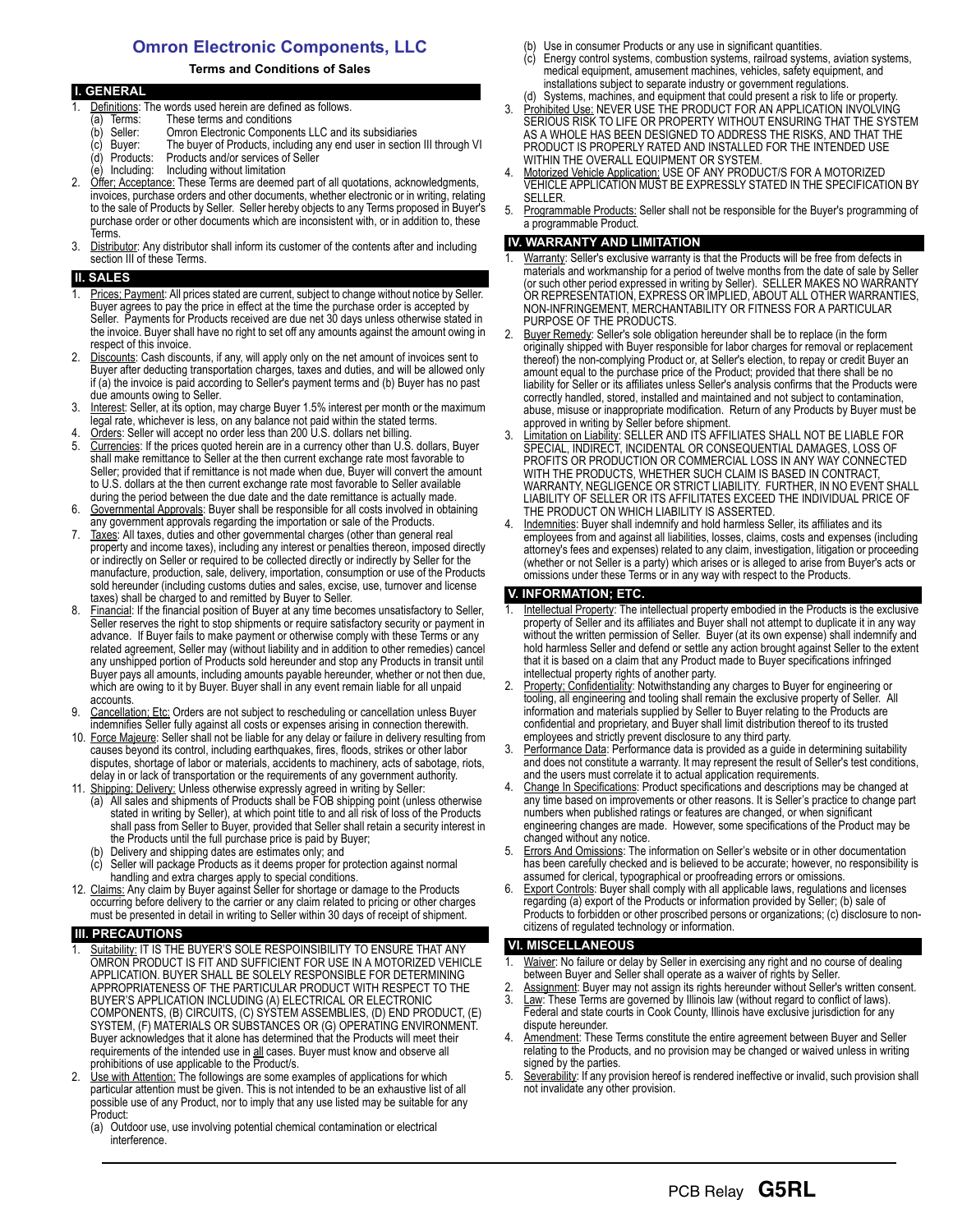## **Certain Precautions on Specifications and Use**

- Suitability for Use. Seller shall not be responsible for conformity with any standards, codes or regulations which apply to the combination of the Product in Buyer's application or use of the Product. At Buyer's request, Seller will provide applicable third party certification documents identifying ratings and limi-<br>tations of use which apply to the Product. This information by itself is not<br>sufficient for a complete determination of the suitability of t bination with the end product, machine, system, or other application or use.<br>Buyer shall be solely responsible for determining appropriateness of the par-<br>ticular Product with respect to Buyer's application, product or sys
	- (i) Outdoor use, uses involving potential chemical contamination or electrical interference, or conditions or uses not described in this document.
	- (ii) Energy control systems, combustion systems, railroad systems, aviation systems, medical equipment, amusement machines, vehicles, safety equipment, and installations subject to separate industry or government regulations.
	-
	- (iii) Use in consumer products or any use in significant quantities. (iv) Systems, machines and equipment that could present a risk to life or property. Please know and observe all prohibitions of use applicable to this product.

NEVER USE THE PRODUCT FOR AN APPLICATION INVOLVING SERIOUS<br>RISK TO LIFE OR PROPERTY WITHOUT ENSURING THAT THE SYSTEM<br>AS A WHOLE HAS BEEN DESIGNED TO ADDRESS THE RISKS, AND THAT<br>THE OMRON PRODUCT IS PROPERLY RATED AND INSTA

- Programmable Products. Seller shall not be responsible for the user's pro-
- gramming of a programmable product, or any consequence thereof.<br>3. Performance Data. Performance data given in this publication is provided as a guide for the user in determining suitability and does not constitute a war-ranty. It may represent the result of Seller's test conditions, and the users must correlate it to actual application requirements. Actual performance is subject to
- Seller's Warranty and Limitations of Liability.<br>4. Ch<u>ange in Specifications</u>. Product specifications and accessories may be<br>changed at any time based on improvements and other reasons. It is our practice to change part numbers when published ratings or features are changed, or when significant construction changes are made. However, some specifications of the Product may be changed without any notice. When in doubt, special part numbers may be assigned to fix or establish key specifications for your application. Please consult with your Seller representative at any
- checked and is believed to be accurate; however, no responsibility is assumed
- for clerical, typographical or proofreading errors, or omissions.<br>6. **RoHS Compliance**. Where indicated, our products currently comply, to the<br>best of our knowledge as of the date of this publication, with the requirements Substances ("RoHS"), although the requirements of RoHS do not take effect until July 2006. These requirements may be subject to change. Please consult our website for current information.

**Complete "Terms and Conditions of Sale" for product purchase and use are on Omron's website at http://www.components.omron.com – under the "About Us" tab, in the Legal Matters section.**

**ALL DIMENSIONS SHOWN ARE IN MILLIMETERS.** To convert millimeters into inches, multiply by 0.03937. To convert grams into ounces, multiply by 0.03527.



55 E. Commerce Drive, Suite B Schaumburg, IL 60173

#### **OMRON ON-LINE**

Global - http://www.omron.com USA - http://www.components.omron.com

#### **847-882-2288**

Cat. No. X301-E-1 06/09 Specifications subject to change without notice Printed in USA

PCB Relay **G5RL**